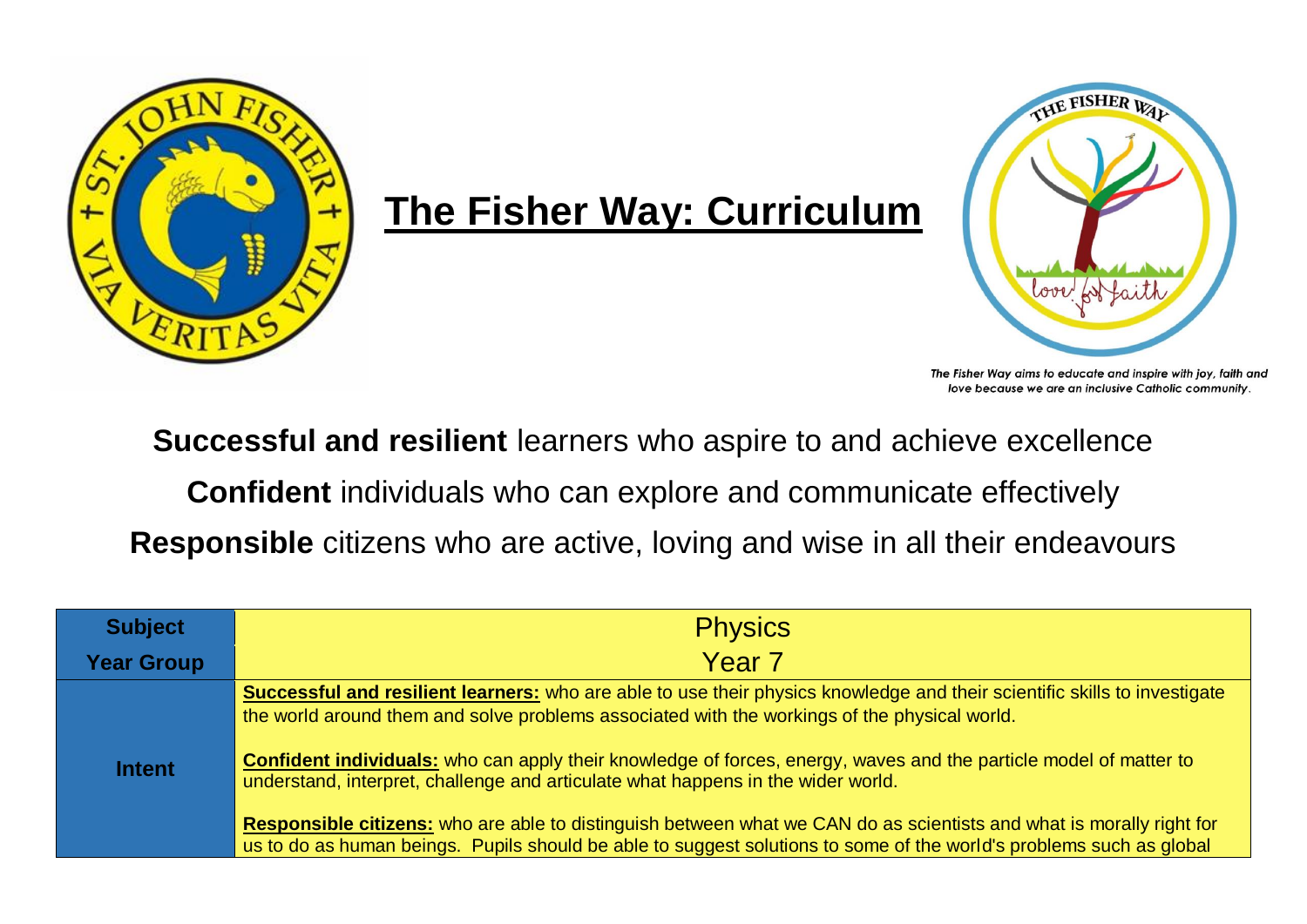|                                         | warming and pollution and should be able to evaluate and debate the issues around current global issues such as Power<br>Generation and Energy Use. They should be able to use the skills of working scientifically and their understanding to help<br>them make informed decisions in later life to benefit both themselves and the wider world.                                                                                                                                                                                                                                                                                                                                                                                                                                                                                                                                                                                                                                                                                                                                                                                                                                                                                                                                                                                                                                                                                                                                                                                                                                                                                                                                                                                                                                                                                                                                                                                                                                                                                                                                                                                                                                                                              |                                                                                  |                                                                                  |                                                                                                              |                                                                                                              |                                                                                                                        |  |  |  |
|-----------------------------------------|--------------------------------------------------------------------------------------------------------------------------------------------------------------------------------------------------------------------------------------------------------------------------------------------------------------------------------------------------------------------------------------------------------------------------------------------------------------------------------------------------------------------------------------------------------------------------------------------------------------------------------------------------------------------------------------------------------------------------------------------------------------------------------------------------------------------------------------------------------------------------------------------------------------------------------------------------------------------------------------------------------------------------------------------------------------------------------------------------------------------------------------------------------------------------------------------------------------------------------------------------------------------------------------------------------------------------------------------------------------------------------------------------------------------------------------------------------------------------------------------------------------------------------------------------------------------------------------------------------------------------------------------------------------------------------------------------------------------------------------------------------------------------------------------------------------------------------------------------------------------------------------------------------------------------------------------------------------------------------------------------------------------------------------------------------------------------------------------------------------------------------------------------------------------------------------------------------------------------------|----------------------------------------------------------------------------------|----------------------------------------------------------------------------------|--------------------------------------------------------------------------------------------------------------|--------------------------------------------------------------------------------------------------------------|------------------------------------------------------------------------------------------------------------------------|--|--|--|
| <b>Narrative</b>                        | The P1 (forces, sound and light) and P2 (electricity and energy transfer) modules build on the work that learner's will have done<br>during key stage 2. The P1 module is required learning for the P3 (Magnetism and Electromagnets) module studied in year 8, the<br>P5 (waves) and P6 (Forces and Motion) modules studied in year 9. The P2 module is provides the foundation knowledge for the<br>work done in the P4 (Energy Transfers) module in year 8 and the P7 (Electric Charge) module studied in year 9.<br>All learners will be able to identify common forces and classify them as either contact or non-contact forces. The learners will know<br>that forces are either a push, pull or a twist and the effect that a force has on an object. Learners will be introduced to the concepts<br>of mass, weight and gravity. They will be able to differentiate between the term weight as a force and the way in which weight is<br>used in everyday conversations. Learners will be able to construct a distance-time graph and interpret the data in the graph. They<br>will be able to use the data in the graph to calculate the speed of an object and describe the motion of the object.<br>All learners will know how a sound travels and the light and sound are examples of waves. Learners will understand that waves<br>transfer energy. Learners will explore the interactions of light when it reaches a boundary and that it can either reflect or refract<br>through practical investigations and demonstrations. They will begin to explore how we see colour and how a filter affects the colour<br>of an object. This is built on further in year 8.<br>All learners will be able to describe the terms resistance, current and potential difference. They will be able to describe a parallel and<br>series circuit and know how current and potential difference behave in parallel and series circuits. Learners are introduced to the<br>concepts of energy transfer and the conservation of energy which is built on in later years. Learners will discuss renewable and non-<br>renewable electricity generation focussing on the benefits and impacts of the generation of electricity. |                                                                                  |                                                                                  |                                                                                                              |                                                                                                              |                                                                                                                        |  |  |  |
| <b>Half term</b>                        | Autumn 1                                                                                                                                                                                                                                                                                                                                                                                                                                                                                                                                                                                                                                                                                                                                                                                                                                                                                                                                                                                                                                                                                                                                                                                                                                                                                                                                                                                                                                                                                                                                                                                                                                                                                                                                                                                                                                                                                                                                                                                                                                                                                                                                                                                                                       | <b>Autumn 2</b>                                                                  | Spring 1                                                                         | Spring 2                                                                                                     | <b>Summer 1</b>                                                                                              | <b>Summer 2</b>                                                                                                        |  |  |  |
| <b>Knowledge</b><br>(topics<br>studied) | P1 Light and<br>Sound. Forces,<br><b>Gravity and</b><br><b>Calculating Speed</b>                                                                                                                                                                                                                                                                                                                                                                                                                                                                                                                                                                                                                                                                                                                                                                                                                                                                                                                                                                                                                                                                                                                                                                                                                                                                                                                                                                                                                                                                                                                                                                                                                                                                                                                                                                                                                                                                                                                                                                                                                                                                                                                                               | P1 Light and<br>Sound. Forces,<br><b>Gravity and</b><br><b>Calculating Speed</b> | P1 Light and<br>Sound. Forces,<br><b>Gravity and</b><br><b>Calculating Speed</b> | P2 Static Charge,<br><b>Circuits and</b><br>Introduction to<br><b>Resistance. Energy</b><br>and Energy Costs | P2 Static Charge,<br><b>Circuits and</b><br>Introduction to<br><b>Resistance. Energy</b><br>and Energy Costs | P2 Static Charge,<br><b>Circuits and</b><br>Introduction to<br>Resistance.<br><b>Energy and</b><br><b>Energy Costs</b> |  |  |  |